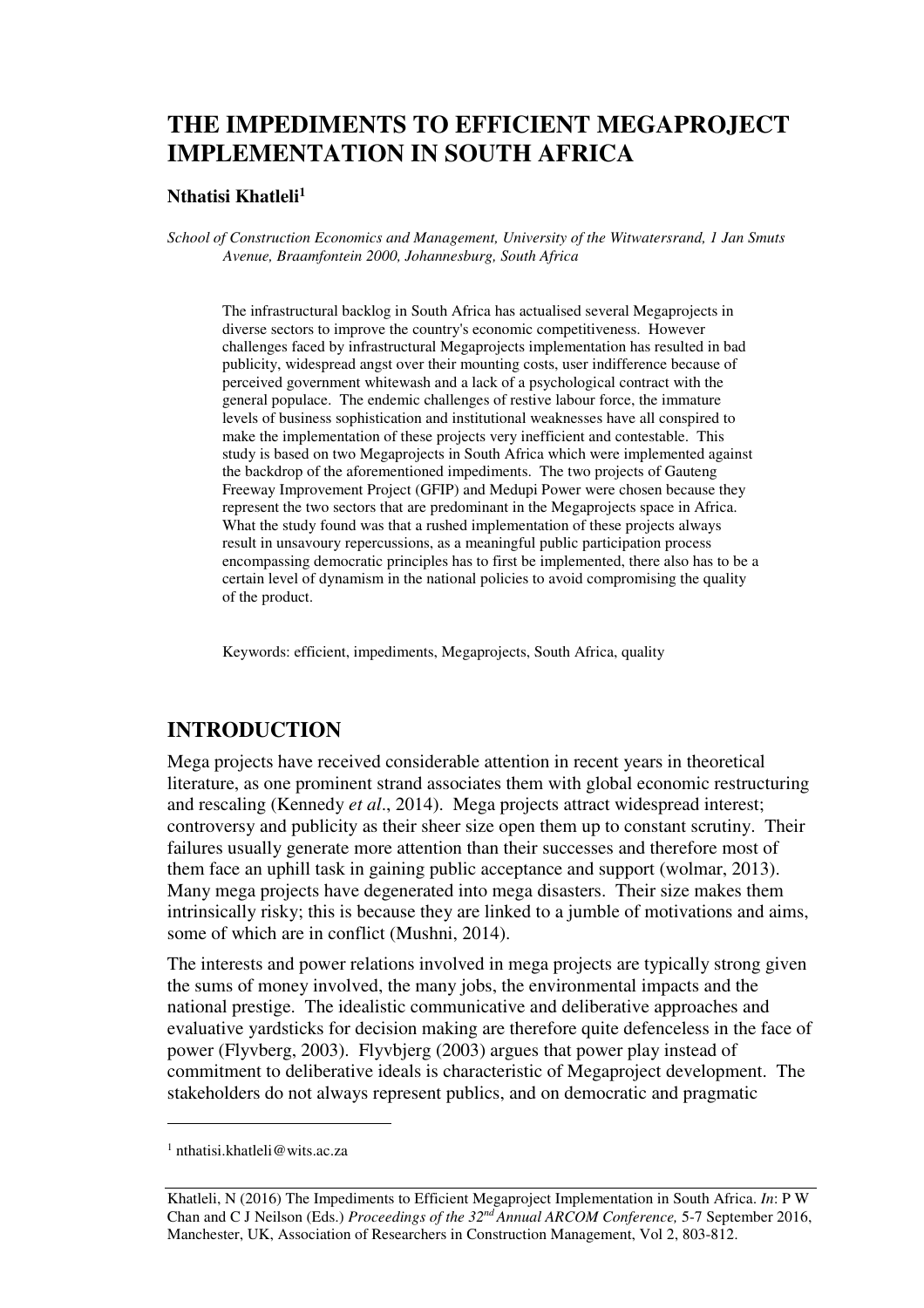grounds the public is not properly involved in decision making. Thus the conventional decisionistic approach to project implementation has to be replaced by an institutionalistic approach that is centred on accountability (Babatunde *et al*., 2014). There is a growing fear that inequality in decision making processes will lead to unequal distribution of risks, burdens and benefits from project. The apparent 'democracy deficit' due to lack of involvement of civil society and opaque processes is currently bedevilling mega projects implementation. The general public is generally sceptical or negative towards these projects, this is demonstrated through hostile protestations and in some cases downright sabotage on these projects (Oliomogbe and Smith, 2012).

With the current problems at the energy power stations at Medupi (US\$20.3) and Kusile (US\$10.8), some are contending that South Africa is losing the ability to build Megaprojects. These two projects were implemented to meet the struggling energy infrastructure that could no longer cope with the growing needs of the economy. The Gauteng Freeway Improvement Project (GFIP) is another important transport project that was initiated in the Gauteng province to increase the flow of traffic. This is very important because Gauteng is the engine of the economy with a Gross Domestic Product (GDP) valued at R811 billion (US\$72 billion), Gauteng generates 33.9% of the South African GDP and 10% of the total GDP of the entire African continent. Gauteng dominates the South African economy in every major sector except agriculture, mining and quarrying (Gauteng Government, 2016).

It is the strategic importance of these projects that has made them suitable to be used as cases in the discourse of the challenges in implementing mega projects in South Africa. The democratic deficit, occasioned by pragmatic exigencies and greed appears to be negating the acceptable consultative protocols that garner the requisite psychological contract with the general populace. This research sought to investigate how contextual deficiencies impact on the efficient implementation of mega projects in South Africa. A case in point was the investigation of the pervasive negative public kickback with Megaprojects. The assessment of the equity of the implementational procedures and the investigation of the consultative regimen also assisted in the investigation. Since it is likely that more will be implemented in the future the lessons garnered in these pioneer projects are instructive in the streamlining of implementation processes and pre-empting endemic impediments.

## **LITERATURE REVIEW**

Megaprojects are generally defined as large-scale, complex projects that are designed and constructed over a period of at least four or more years, at a cost of more than USUS\$1 billion and involve multiple public and private stakeholders, they are also transformational and impact millions of people (Galloway *et al*., 2013). Megaprojects are found in many fields such as oil and gas extraction, processing projects and even cultural events such as the Olympics. Infrastructural projects have spanned many fields from tunnels, bridges, railways, seaports, mines, freeways and airports (Flyvbjerg, Bruzelius, and Rothengatter, 2003). Because of their substantial direct and indirect impacts to the community, environment and state budgets, Megaprojects attract high level of public attention or political interests.

### **The Rationale for mega projects**

In some countries, Megaprojects are the only way to deliver sustainable development; thus, understanding how they can be used to greater effect is a key to solving major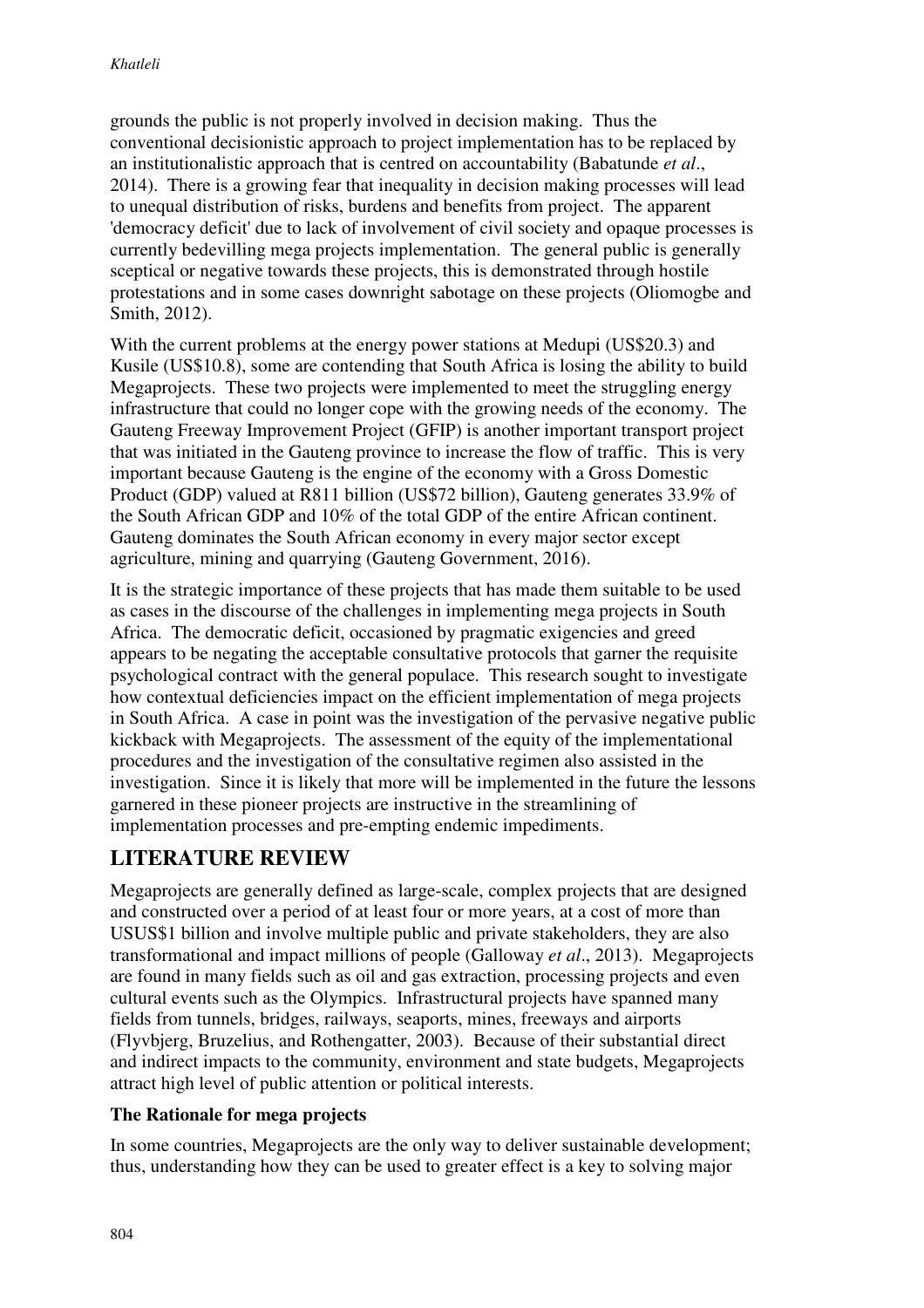global problems including poverty alleviation, food security, bolstering of universal health and the improvement of the general welfare of the local citizens (Greiman, 2013). Megaprojects have always been seen as projects which are progressive, instil a feeling of national pride, push technological barriers and most importantly, attempt to solve mega problems with mega solutions (Altshuler and Luberoff, 2003). According to the National Development Plan 2030 in South Africa, over the next twenty years an unprecedented level of investment is predicted in energy infrastructure in South Africa (South Africa, 2014).

#### **Mega projects in Africa**

The total demand for infrastructure investment and maintenance from developing countries is estimated at more than US\$900 billion a year, with the greatest needs in Africa and Asia. In 2013 Africa grew by about 4% on average, compare to 3% for the global economy, although with broad variations across regions and income groupings. Growth in sub-Saharan Africa was 5% in 2013 and was projected to be about 5.8% in 2014 resulting in many countries increasing infrastructure investment, which should help to improve conditions for manufacturing, boosting export of critical resources and for private sector activity in general (Africa Progress Report, 2015).

Okpamen (2013) highlights that the influx of greater foreign direct investment in Africa, coupled with the rising demand of state-of-the-art infrastructures has ushered in a new dawn of enormous organisations, gradually changing the landscape across Africa. In 2012, several billion dollar projects including the US\$6 billion Eko Atlantic mega city in Lagos Nigeria, Tanzania's Oyster Bay, and South Africa's Square Kilometre Array project were initiated. 2013 continued in the same vein, with landmark projects, which rival their global counterparts and there are more in the pipeline in the coming years, as the Africa's economic resurgence continues. The increase in Megaprojects implementation has not been matched by an increase in research in this sector to elucidate their peculiar climatic implementational impediments.

There is a lot of activity in the Megaprojects sector in South Africa executed by the private sector and State Owned Companies (SOC's). Presently in South Africa apart from Eskom the utility company which is building the two largest power plants in the world (Eskom, 2015), Transnet the South African rail, port and pipeline company has embarked on the railway capital expansion project worth US\$29.17 billion (Transnet, 2015). In the last five years there was a lot of construction related to the world cup stadia and related infrastructure, the Gauteng Freeway Improvement Project (GFIP) and the Gautrain, a rapid railway system linking the OR Tambo International Airport, Pretoria and Johannesburg. According to the Energy Minister Tina Joemart-Pettersson, the prospect of construction of mega projects looks more positive with the planned construction of Nuclear Power Plants estimated at a cost of between US\$33.33 billion and of US\$83.87 (Okpamen, 2013).

#### **The impact of mega projects**

The majority of Megaprojects that are executed are always associated with a need for them at a particular time, with the exception of white elephants. (Scott, 1992) posits that 'white elephant' projects are not only large and expensive to build; but they operate only for a much hyped prestige, so dominant that the project never fully performs their intended role unclear as that might have been. Most of them fail because there was no adequate design, and that makes them expensive to maintain and the situation is often exacerbated by a lack of a legitimate business case for their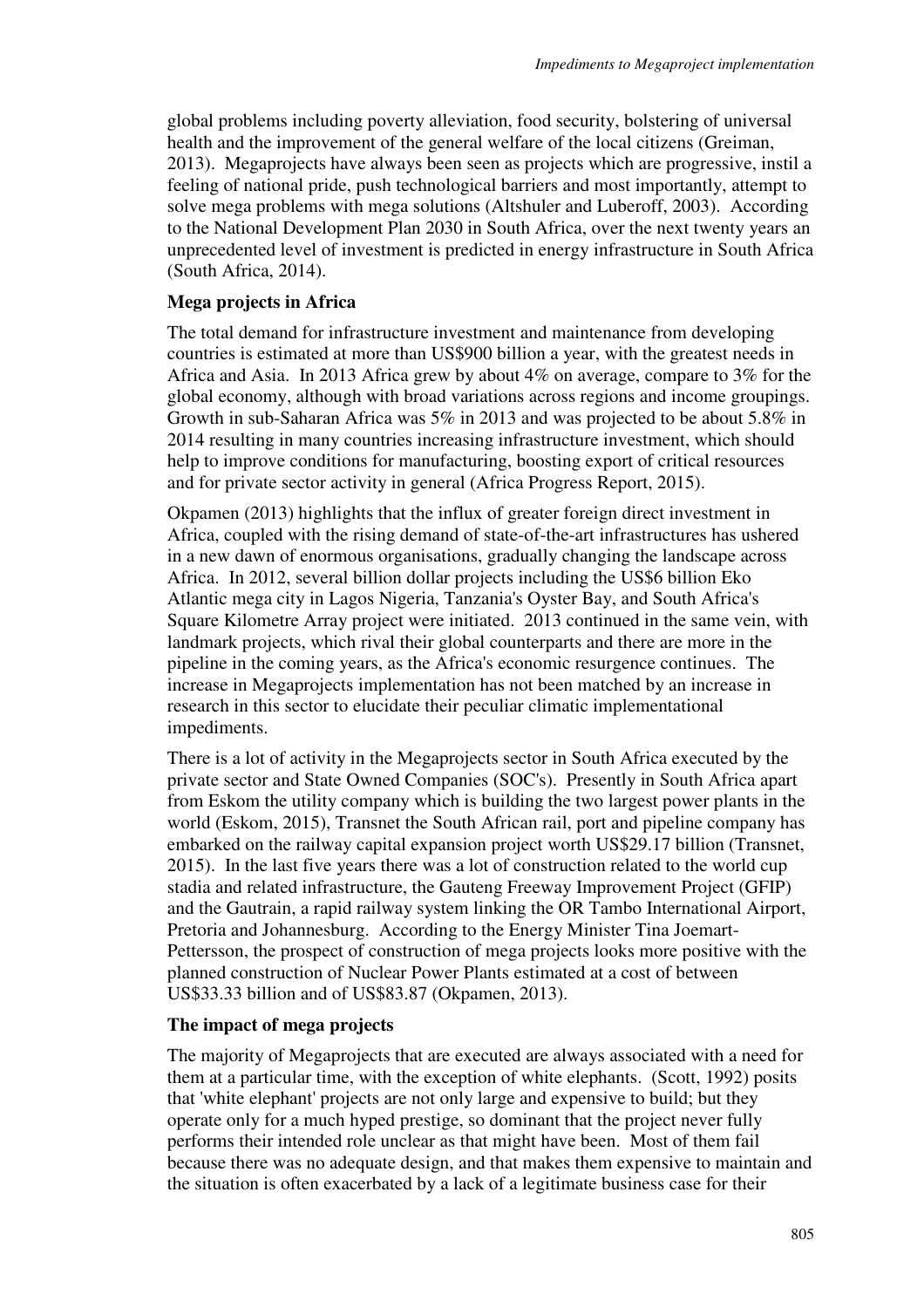initiation. According to IRN (2003) some projects are the cause of impoverishment for a number of people. Flyvbjerg *et al*., (2003) evaluation of Megaprojects is less positive, not because of their financial and environmental costs but because of their predominant tendency to affect the most vulnerable people. Ribeiro (1987) points out that even though Megaprojects create an outstanding offer of labour, the people coming from local communities, closer to the sites of the project are assigned in the lowest positions of the labour market. The numbers of jobs created represent a small proportion of the massive financial investment for the project.

## **RESEARCH METHOD**

According to Maxwell (2012) to design a qualitative study, involves interconnection and interaction among different design components (Maxwell, 2012). Most pertinently the design must fit not only its use but also its environment. The methods deployed below were the ones we felt would be the most appropriate for this type of research. Interviews were conducted with OUTA and COSATU, key stakeholders who were at the forefront of opposing the GFIP e-tolling. This research is interested in the depth of the data and in appreciating its breath (Wimmer and Dominick, 1997). It was therefore decided that interviewing the people who have studied the project and have challenged the legitimacy of its consultative processes in the courts, through mass demonstration and in the media could yield much in appreciating why there is so much public resistance to this project. NGOs involved with the communities around Medupi power station were also engaged with. The implementing government departments' officials as well as the Eskom officials were interviewed. Interviews were deployed using open-ended questions to gain in-depth information on the issue (Frey and Oishi, 1995). Open-ended questions allow the interviewer, if they wish, to probe deeper into the initial response of the respondent to gain a more detailed answer to the question (Wimmer and Dominick, 1997). The richness of the data can thus be enhanced by this approach.

A questionnaire was used and 1821 respondents cooperated in three shopping malls in Gauteng. The malls were chosen strategically depending on their catchment area and motorists were approached as they alighted their vehicles by trained student research assistants from the University of the Witwatersrand. About 85% of the respondents were from the middle class and the rest were using public transport (trains, buses, minibus taxis), which in South Africa is mostly for people in the lowest rung of social stratification. Ordinary members of the community and general workers involved in the Medupi project were also issued with questionnaires. A questionnaire is defined as a formalized set of questions for obtaining information from respondents. The overriding objective is to translate the researcher's information needs into a set of specific questions that respondents are willing and able to answer. A questionnaire is the main means of collecting quantitative primary data (Malhotra, 2011). A questionnaire enables quantitative data to be collected in a standardized way so that the data are internally consistent and coherent for analysis. This is so that when the questions are asked or presented, it is always in exactly the same way (Brace, 2013). The questions dealt with the citizens' early awareness of the projects and their attitude towards the implementation thereof.

The approach in this study is similar to the one taken by Leromanachou *et al*., (2006) with regards to the Norway's urban tolling where reports, articles, grey literature and a series of semi-structured interviews with the members of the Norwegian Public Road Administration and local authorities were had. The mixed method approach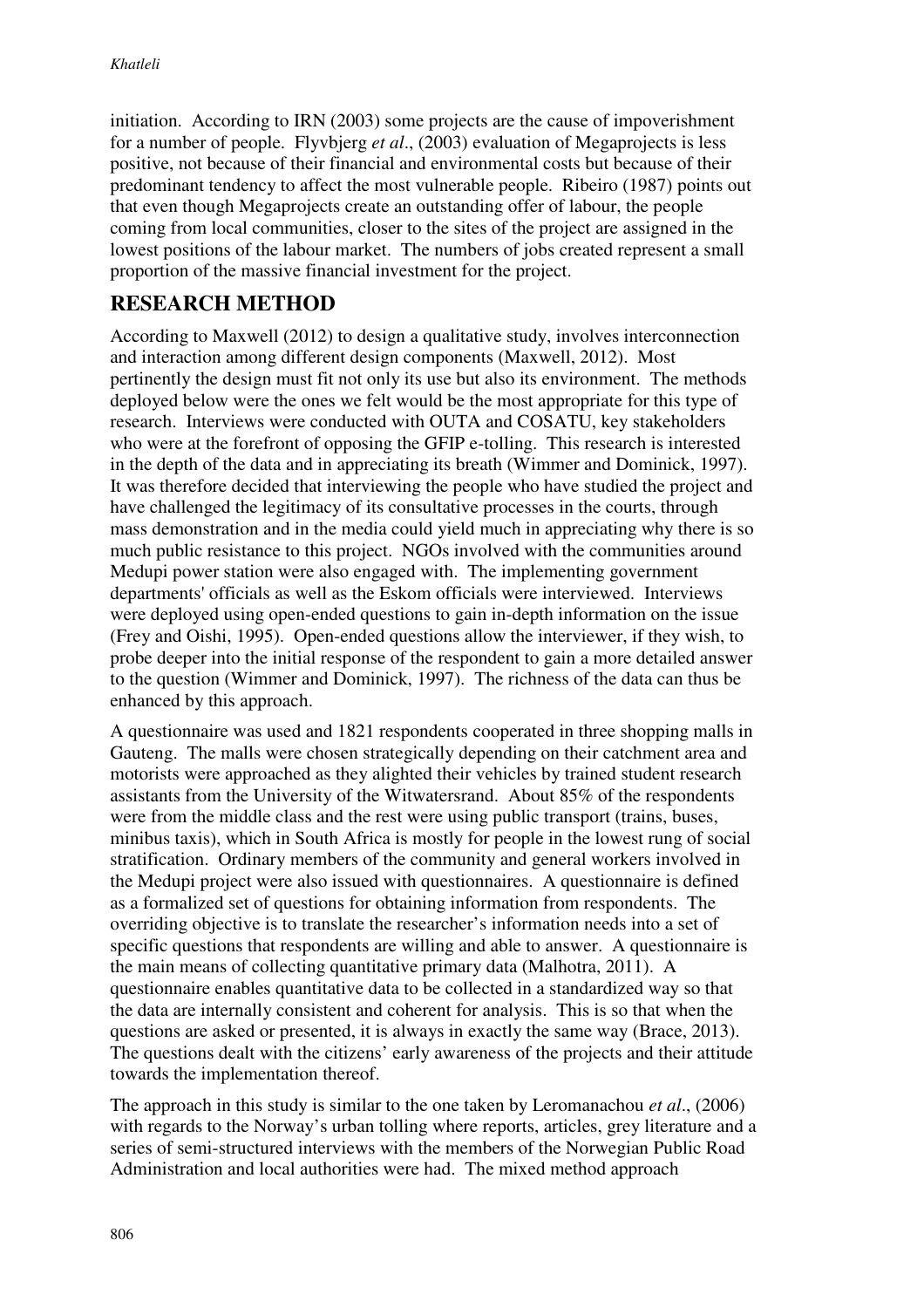advocated for earlier on was opted for because it was thought both methods together enhance the perspectival clarity of the research problem intensely than either type by itself (Creswell, 2008). The multiple viewpoints accorded by this approach pits the subjectiveness (which provides depth) of qualitative data against the objectiveness (which provides girth) of quantitative approach. This is complementarily beneficial in assisting researchers in properly appreciating the nature and extent of the phenomenon under scrutiny. Interviews elicited common themes from the respondents and the thematic analysis was used to code these themes, after which they were grouped in order to glean any commonalities that might be meaningful. There are two stages to treating themes, the semantic and the latent level. The semantic looks at the surface meaning of what the data says and does not go beyond what the respondent has actually uttered (Patton, 1990). The overall research design is Convergent Parallel Design where quantitative and qualitative data collection and analysis is done separately but the results of both the questionnaires and interviews are compared and related to offer a substantive interpretation. Not only does this approach offer corroboration from different methods but it proffers a more complete understanding from the two databases.

## **RESEARCH RESULTS**

### **The Gauteng Freeway Improvement Project (GFIP)**

This project involves the upgrading of Gauteng roads, the overhauling of 34 interchanges and the introduction of 4 new directional ramps (fly-overs). This project has 1 million users per day with an anticipated growth in usage. The other improvements on the roads are the Travel Demand Management (TDM) through the introduction of High Occupancy Vehicle lanes. The implementation of Intelligent Transport Systems (ITS) for the effective management of the network. ITS devices such as CCTV will assist in early detection of incident/crashes and assistance/clearance thereof. The provision of lighting which is required for ITS which will improve roadside security. This project has been met with stiff public protestations, low compliance in terms of paying the etoll, rolling juristic disputations and periodic concessions by the government, which do not seem to attract any interest from the general populace. This situation is turning this project into an economic 'white elephant' to the government while its free usage by the public continues unabated.

### **Medupi Power Station Project**

The construction of Medupi power station was started in 2007 to meet Eskom's declining capacity, which had started showing sing of weakness in meeting demand. Medupi is a Greenfield coal-fired power plant project located West of Lephalale, in Limpopo Province. When complete the power station will be the fourth largest coal plant in the Southern hemisphere, and will be the biggest dry-cooled power station in the world. The boiler and turbine contracts for Medupi are the largest contracts that Eskom has ever signed in its 90-year history. The planned operational life of the station is 50 years. The site was chosen because of land availability in close proximity to the primary coal source, the properties of coal from this region are suitable for efficient power generation and also the competitive coal prices in the area. The total output on completion will be 4800 MW and the baseload station will use direct drycooling due to the water scarcity in the area. The power station will directly grow the South Africa GDP by approximately 0.35% per year. This project was scheduled to be completed in four years from the commissioning of construction in 2007 but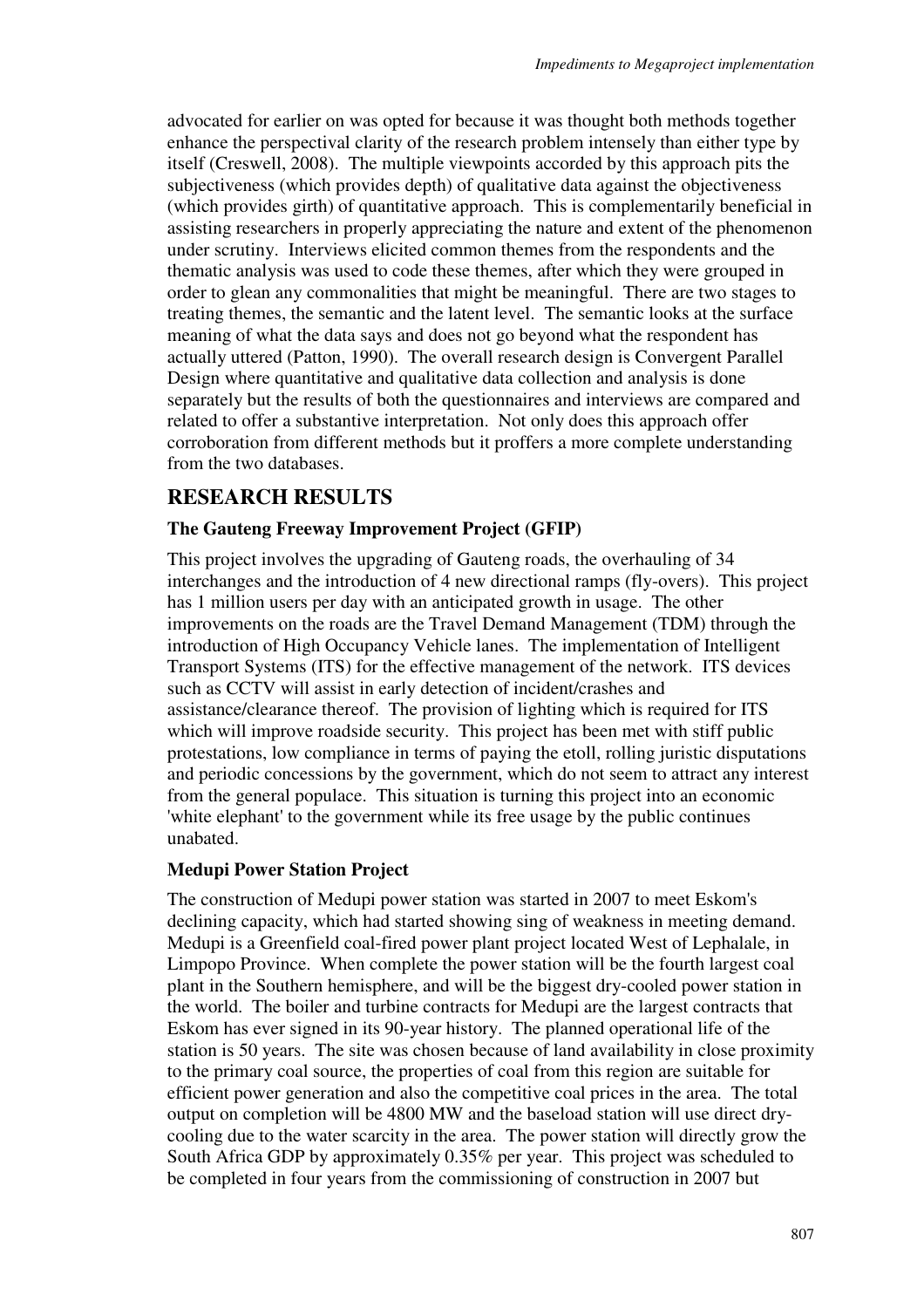technical and other problems means only 1of the 6 turbines has been commissioned thus necessitating the new completion date to be moved to 2019.

### **GFIP results**

The majority of the government officials were very defensive about the viability of the project although it is widely reported in South Africa that the compliance is sitting at around 40% at the moment. The leading proponents against the project were emphatic on the viability of other alternatives of revenue collection to support the development, like increasing the fuel and levy and were unhappy about the superficiality of the consultation process. Although the government has won most of the cases in the courts as the challenge to the legitimacy of the implementation of the project without a proper public consultation was rejected by the courts, as the South African National Roads Agency (SANRAL) is legally mandated to initiate and implement road infrastructure projects. SANRAL public legitimacy on the other hand has however been eroded as demonstrated by the low compliance rates. The leading NGOs who are opposed to this scheme are even proposing a complete scrapping of the project. The complaints from the general populace are in table 1.

| Complaints                         | Description                                                                                                                                            |
|------------------------------------|--------------------------------------------------------------------------------------------------------------------------------------------------------|
| Double Taxation                    | Paying the fuel levy, toll gates and other such<br>taxes in addition to e-tolling                                                                      |
| Lack of meaningful<br>consultation | People feel e-tolling was imposed on them and<br>not enough was done to consult them, which<br>depicts a lack of transparency                          |
| Affordability                      | People feel e-tolling is too expensive and<br>unaffordable because of issues such as<br>unemployment, poor pay and generally high<br>costs of living   |
| Lack of awareness of paying        | People generally do not understand why they<br>have to pay and don't see what the money is<br>being used for.                                          |
| Legitimacy                         | This covers the general public disquiet, which<br>covers issues of government distrust because<br>of widespread corruption and suspected<br>collusion. |

| Table 1: The complaints by the general populace against GFIP |  |  |  |  |  |  |  |  |
|--------------------------------------------------------------|--|--|--|--|--|--|--|--|
|--------------------------------------------------------------|--|--|--|--|--|--|--|--|

### **Medupi results**

The Medupi project was implemented hastily and not enough preparation was done to prepare for the organisational capacity and improve the technical know-how within the organisation. This was the first dry-cooled, baseload station built in 20 years by Eskom after Kendal, Majuba and Matimba power stations. The failing capacity to cope with demand and the concomitant political fallout put pressure to fast-track this project and the implementation is showing structural weaknesses. The problems identified during interviews and elicited from the questionnaires are shown in table 2.

### **DISCUSSION**

The implementation of the aforementioned projects in South Africa was a much anticipated national responsibility by the authorities. The surprise to distant observers is the lack of popular embrace but mass disgruntlement, which is indicative of a soft implementational underbelly. In a new democracy such as South Africa any bad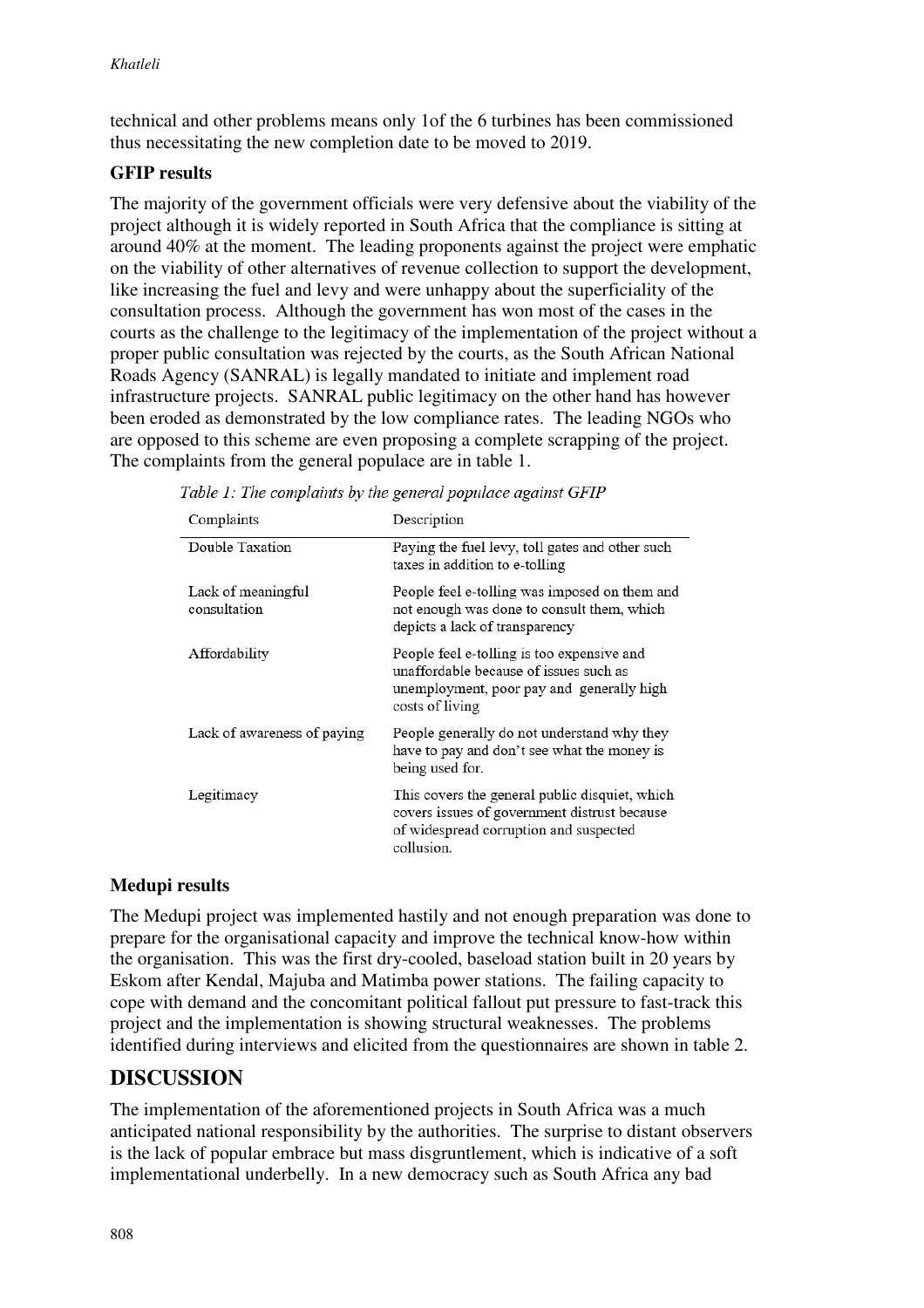decision by the authorities becomes over-politicised to a point where the derailment of project becomes a possibility. The GFIP with all its benefits was accepted but it was not supported. This is apparent due to low compliance levels in registering vehicles with the authorities for electronic tolling. This negatively affected the projects cash flow. The same could be said about Medupi where the rush to implement the project meant that labour unions were not properly consulted and this has led to all sorts of protestations ranging from complaints about poor working conditions to resisting hiring skilled foreign workers. This appears to confirm the conclusion made by Wolmar (2013) that Mega projects struggle with public acceptance and support. In these case it is not about the necessity of the projects but the exclusivity of the implementation strategies.

| Problems                              | Description                                                                                                                                                                                            |
|---------------------------------------|--------------------------------------------------------------------------------------------------------------------------------------------------------------------------------------------------------|
| Ambitious Implementation<br>Timelines | Timelines which overlooked capacity issues<br>and labour market volatility in South Africa.                                                                                                            |
| Improper EIA                          | Failure to conduct a proper Environmental<br>Impact Assessment resulted in the stalling of<br>progress due to the mishandling of culturally<br>sensitive issues, like the relocation of old<br>graves. |
| Spiralling Costs and Delays           | The spiralling costs and delays have led to a<br>political pressure leading to a high executive<br>staff turnover, thus losing momentum on some<br>of the initiatives where gains had been made.       |
| Contractual Expenses                  | Contractual expenses where coal contracts<br>have to be honoured as the suppliers were<br>ready whereas plant was behind schedule.                                                                     |
| Workplace Tensions                    | Workplace tensions occasioned by the<br>importation of semi-skilled labourers (i.e.<br>welders) amidst local sentiments that locals<br>could have quickly been capacitated.                            |
| Costly Technical Mistakes             | Costly technical mistakes caused by the<br>inexperience of local experts were magnified<br>by the sheer size of the project.                                                                           |

Table 2: The problems encountered in implementing Medupi

The power relations always favour the funders of the projects, as government overlook idealistic communicative and deliberative approaches which underpin basic democratic principles (Flyvbjerg, 2003). The superficial consultation process in both cases has led to a situation where in the case of GFIP there was no dialogue in sensitising the public about various alternatives in funding the infrastructure, and the input of stakeholders was not proactively sought as the implementation of the project blindsided most Gautengers. In Medupi a culturally sensitive issue of the relocation of the remains of the ancestors led to a very grave discontentment. The unique observation in South Africa is that all the requirements for implementation are followed, but only furtively to almost maliciously comply with the legislative requirement. That is why the state won all the cases with the GFIP because the implementers exploited the legislative weaknesses with regards to the prescriptive vagueness on the proper consultative protocol with the public.

The top down approach in both instances has been decisionistic much to the negation of the established and functioning institutions accountability (Babatunde *et al*., 2014). In the case of GFIP toll fees were introduced and whenever there is a backlash a discount is introduced without explaining and taking the public into confidence about the basis of such figures. Failure to engage the labour unions and the industry at large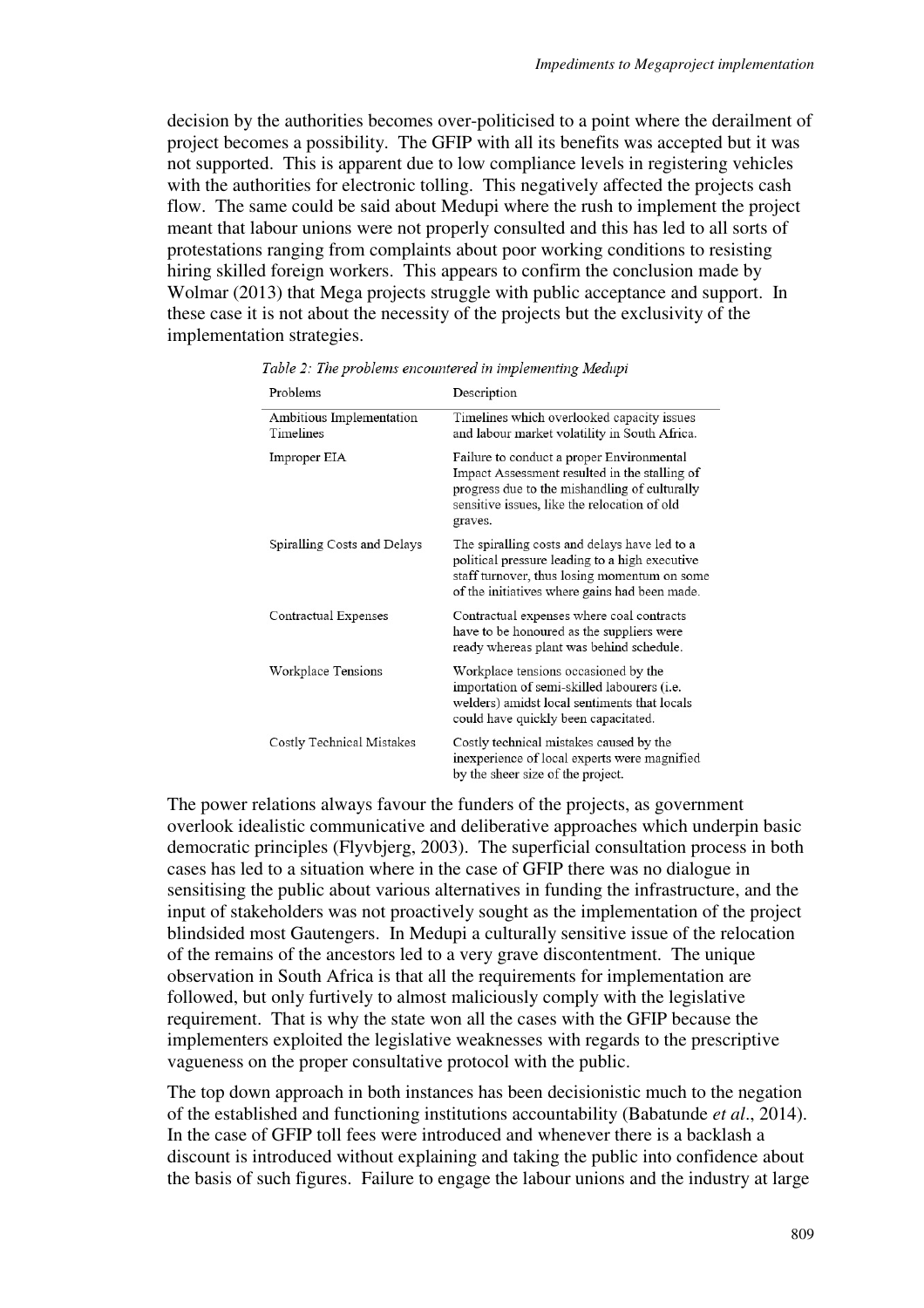with regards Medupi meant that local labourers and experts were not prepared to tackle a project of this magnitude. Hiring foreign workers in a country of high unemployment such as South Africa was bound to be met with a very stiff resistance. What is unique in the South African situation is that the biggest labour union which is COSATU (Confederation of South African Trade Unions) is actually part of the tripartite alliance forming the current government. Although it is generally considered to be powerful, in the case of Medupi it actually never mitigated the implementation of unilateral decisions.

The pervasive democratic deficit bedevilling the implementation of mega projects, which is manifested by the inequality in decision-making as posited by Oliomogbe and Smith (2012), has a unique nuance in South Africa. The intensity of the popular resistance has led to the stalling and delaying the completion of the projects, as the critical cooperation from the public is not forthcoming. In the case of GFIP the project is struggling to raise the requisite revenue because of the low compliance levels. In Medupi the implementers had to navigate very complex implementational challenges which although some were technical others, were a direct result of popular disquiet.

## **CONCLUSIONS**

South Africa provides very good prospects for Megaprojects implementation because of the infrastructure backlog. The unique political challenges in South Africa have to be taken on board during the planning and implementation of Megaprojects. The South African general populace is uniquely politically sensitive given the recent political history of repression, so a thorough public consultation strategy and implementation is imperative. These major considerations result in:

- Costly delays due to constant industrial actions which have to be accommodated in the planning of Megaprojects
- Political pressure in implementing some of the projects result in project management difficulties because of little time given to proper planning
- Decisionistic top down approach is met with immediate negative public kickback which could perhaps be avoided with proper inclusive decisionmaking
- Megaprojects perceived democratic deficit cannot survive as a parallel system in an otherwise democratic dispensation, as the incongruence which could be occasioned by asymmetric power relations leads to public disquiet
- The problems encountered are suggestive of institutional weaknesses and legislative vagueness which need correction

However the lessons garnered in the few Megaprojects that have been implemented in South Africa are very instructive even to other developing countries especially those which are currently transformational.

### **REFERENCES**

Africa Progress Panel (2015) *Power, People, Planet: Africa Progress Report 2015*. Geneva: Africa Progress Panel.

Altshuler, A, and Luberoff, D (2003) *Mega-Projects: The Changing Politics of Urban Public Investment.* Washington DC/Cambridge: Brookings Institute Press.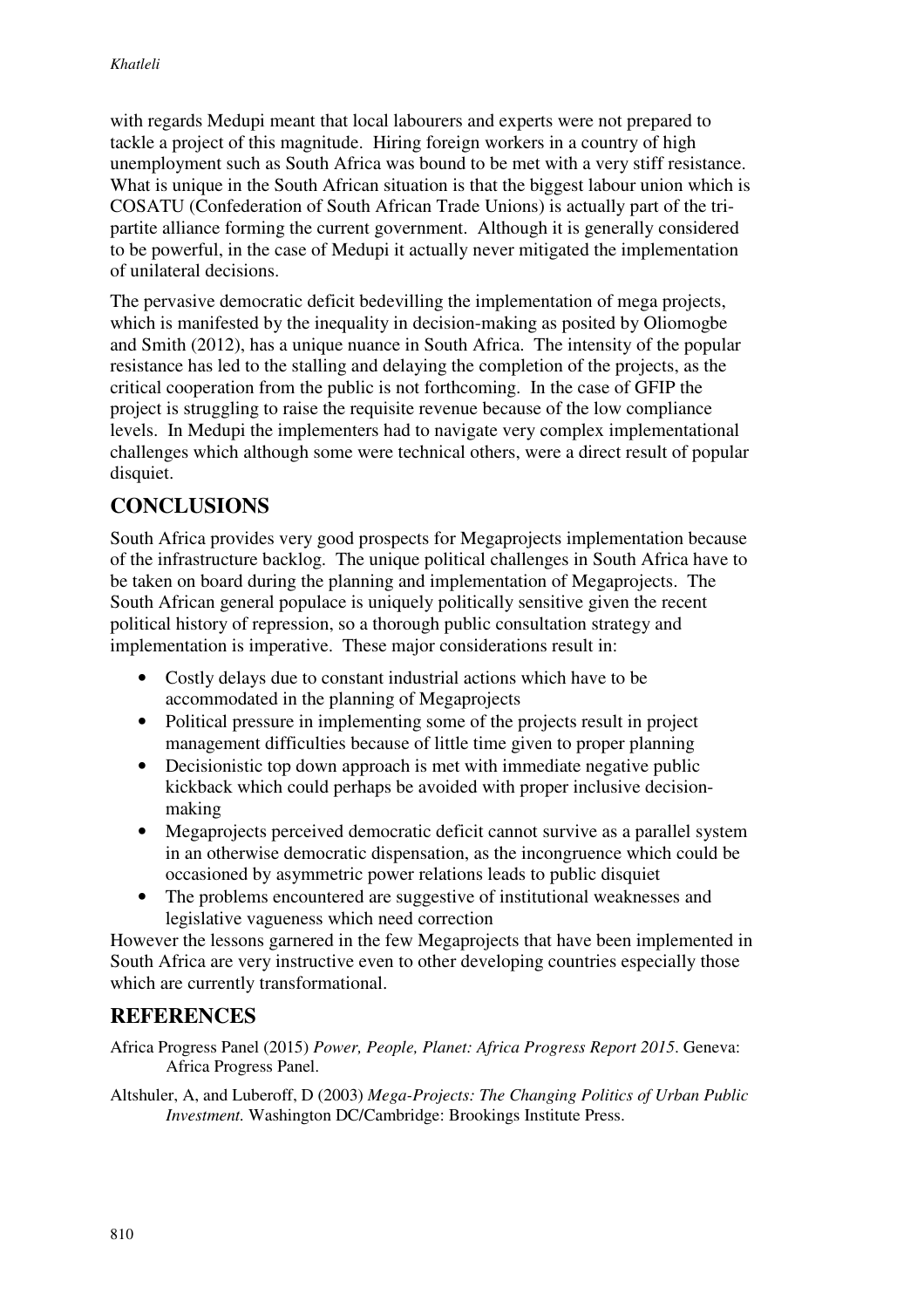- Babatunde, S, Perera, S, Udeaja, C and Zhou, L (2014) Challenges of implementing infrastructure megaprojects through public-private partnerships in Nigeria: A case of study of road infrastructure. *International Journal of Architecture, Engineering and Construction*, **3**(2), 142-154.
- Brace, I (2013) *Questionnaire Design: How to Plan, Structure and Write Survey Material for Effective Market Research*. London: Kogan Page Publishers.
- Delloite (2015,) *Andre Pottas*. Delloite. Available from http://www2.deloitte.com/za/en/profiles/apottas.html [April 4th 2016].
- Edwards, J F (2003) Building the great pyramid: Probable construction methods employed at Giza. *Technology and Culture*, **44**(2), 340-354.
- Eskom (2015) *Medupi Power Station Project*. Johannesburg: Eskom.
- Flyvbjerg, B (2003) *Megaprojects and Risk*. London: Cambridge.
- Flyvbjerg, B, Bruzelius, N and Rothengatter, W (2003) *Megaprojects and Risk: An anatomy of Ambition*. Cambridge: Cambridge University Press.
- Frey, J and Oishi, S (1995) *How to Conduct Interviews by Telephone and in Person*. London: Sage Publications.
- Galloway, P, Kris, P, Nielsen, R and Dignum, J (2013) *Managing Giga Projects; Advice from Those Who've Been There, Done That*. Reston, Virginia: ASCE Press.
- Gauteng Government (2016, April 3) *Economy of Gauteng*. Available from http://www.gautengonline.gov.za/Business/Pages/TheEconomyofGauteng.aspx [April 6th 2016].
- Greiman, V (2013) *Megaproject Management: Lessons on Risk and Project Management from the Big Dig*. Hoboken, NJ: John Wiley and Sons, Inc.
- International Rivers Network (2003) *Twelve Reasons to Exclude Large Hydro from Renewable Initiatives*. International Rivers Network.
- Kennedy, L, Robbins, G, Bon, B, Takano, G, Varrel, A and Andrade, J (2014) *Megaprojects and Urban Development in Cities of the South*. Bonn: Chance 2 Sustain, Work Package 2 Thematic Report.
- Leromanachou, P, Potter, S and Warren, J (2006) Norway's urban toll rings: Evolving towards congestion charging? *Transport Policy*, **13**(5), 367-378.
- Malhotra, N K (2011) Questionnaire Design and Scale Development. Georgia Institute of Technology. Available from http://www.terry.uga.edu/~rgrover/chapter\_5.pdf [Accessed January 30th 2014].
- Maxwell, J (2012) *Qualitative Research Design*. New York: Sage Publications.
- Mushni, R (2014, December 11) *Can South Africa Still Pull Off Mega-Projects*. Rand Daily Mail. Available from: http://www.rdm.co.za/business/2014/12/11/can-south-africastill-pull-off-mega-projects [Accessed April 4th 2016].
- Okpamen, E (2013) *Top 5 Infrastructural Projects in Africa 2013*. Ventures Africa. Available from http://venturesafrica.com/top-5-infrastructural-projects-in-africa-2013/ [Accessed April 6th 2016].
- Oliomogbe, G and Smith, J N (2012) *Value in Megaprojects*. Leeds: University of Leeds.
- Ribeiro, G (1987) Cuanto más grande mejor? Proyectos de gran escala: una forma de producción vinculada a la expansión de sistemas económicos. *Desarrollo Económico*, 27(105), 3.